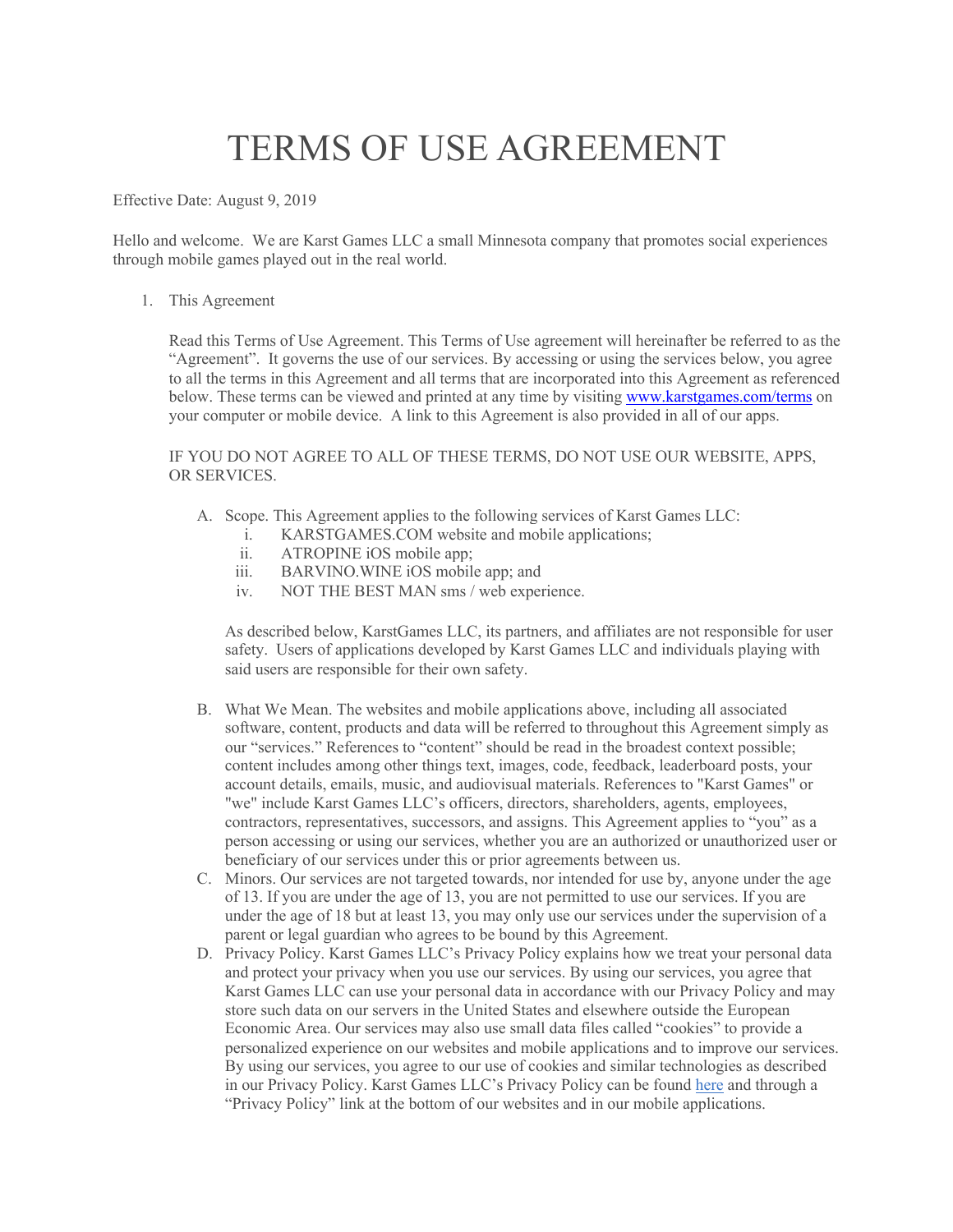- E. Other Terms. To the extent your use of our services includes Apple Maps, you are bound by the including the Apple Privacy Policy. Additionally, the use of our services may be subject to other terms, policies or guidelines. In the event there is any conflict between this Agreement and any other policies or guidelines that appear on our websites or through our mobile applications, this Agreement will govern. In the event there is any conflict between this Agreement and any other agreements required to use a specific component of our services, the specific terms in conflict will take precedence over the corresponding terms in this Agreement. If you navigate away from our websites or applications to a third party website or application, the terms and conditions of use applicable to that website or application will govern your use of that website or application.
- F. Contact Information. For more information about our company and how to contact us, visit our Contact page.
- G. Charges for SMS Messages and Data uses. Karst Games LLC's experiences utilize cellular data and SMS messaging. Standard message and dates will apply during your use of Karst Games applications and experiences.
- 2. Use of Our Services
	- A. Inherent Risks. Apps provided by Karst Games LLC and other location-based activities can be dangerous and may take you to difficult to access or potentially treacherous locations. When taking part in our location-based activities, you risk property damage, bodily injury or death. There are many variables that must be considered prior to our location-based activities, including: weather, fitness level, terrain features and outdoor experience. Be prepared and be sure to check the current conditions before heading outdoors. Always exercise common sense and caution. YOU ASSUME ALL RISKS ASSOCIATED WITH COMPLETING GAMES PROVIDED BY KARST GAMES LLC AND OTHER LOCATION-BASED ACTIVITIES ASSOCIATED WITH OUR SERVICES AND AGREE TO RELEASE AND HOLD HARMLESS KARST GAMES LLC AND LANDOWNERS ON WHOSE PROPERTY GAME ACTIVITIES ARE LOCATED FROM ANY LIABILITY FOR INJURY OR LOSS SUFFERED BY YOU THROUGH THE USE OF OUR SERVICES TO THE FULLEST EXTENT PERMITTED BY APPLICABLE LAW.
	- B. Personal Information. Personal information will be treated in accordance with our **Privacy** Policy.
	- C. License. Subject to your compliance with this Agreement, Karst Games LLC hereby grants you a limited, non-exclusive, non-transferable, fully revocable license to view and use our services for your own personal, non-commercial purposes in accordance with this Agreement and any guidelines or policies posted on our websites or applications.
	- D. Restrictions. Permission to use our services is subject to the following restrictions. Whether these restrictions have been violated shall be determined in our sole discretion. You agree not to:
		- i. Use any robot, spider, scraper or other automated means to access our services for any purpose without our express written permission.
		- ii. Frame our websites or any portion of our sites on another website or mobile application without our written permission.
		- iii. Use our services, including GPX files, for any purpose other than your personal use without our written permission.
		- iv. Take any action that imposes, or may impose in our sole discretion an unreasonable or disproportionately large load on our infrastructure.
		- v. Abuse or exploit bugs, undocumented features, design errors or problems in our services.
		- vi. Interfere or attempt to interfere with the proper working of our services or any activities conducted on or through our services or other measures we may use to prevent or restrict access to our services.
		- vii. Upload, post, transmit or otherwise distribute (including by emailing us) any content that threatens or attacks others on the basis of race, ethnicity, national origin, sexual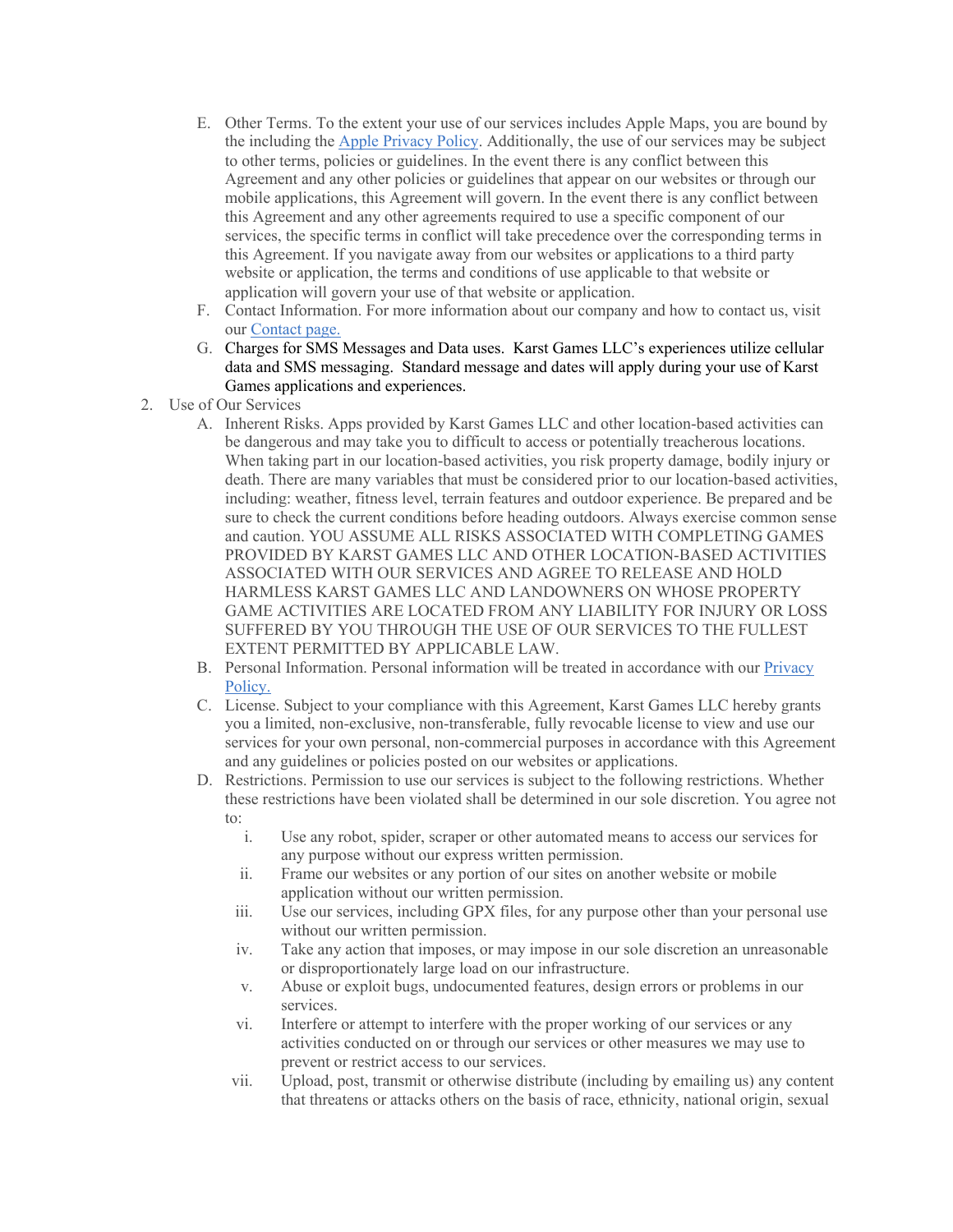orientation, gender, religion, age, disability or disease; is unlawful, harmful, threatening, abusive, harassing, tortious, defamatory, vulgar, profanity, obscene, libelous, invasive of another's privacy, hateful, embarrassing, harmful to minors; or is otherwise reasonably objectionable to any person or entity.

- viii. Impersonate any person or entity, or falsely state or otherwise misrepresent your affiliation with any person or entity.
- ix. Upload, post, transmit or otherwise distribute any content that you do not have a right to under any law or under contractual or fiduciary relationship or for which you have not obtained required consent from third parties.
- x. Upload, post, transmit or otherwise distribute any content that infringes any patent, trademark, trade secret, copyright or other intellectual property or proprietary rights of any person, including without limitation under any privacy or publicity rights.
- xi. Upload, post, transmit or otherwise distribute any unsolicited or unauthorized advertising, promotional materials, junk mail, spam, chain letters, pyramid schemes, or any other form of unauthorized solicitation.
- xii. Upload, post, transmit or otherwise distribute any content that contains viruses or any other computer code, files or programs which interrupt, destroy, limit the functionality of, or cause damage to our services or any computer software or hardware or telecommunications equipment.
- xiii. Disrupt the normal flow of dialogue in our forums or otherwise act in a manner that negatively affects other users' ability to engage in real time exchanges.
- xiv. Interfere with or disrupt our services or servers or networks connected to the services, or fail to comply with any requirements, procedures, policies or regulations of networks connected to the services.
- xv. Reverse engineer, decompile, or attempt to extract the source code of the software associated with our services.
- xvi. Violate any applicable local, state, national or international law.
- xvii. Violate any of the guidelines or policies associated with our services.
- xviii. Interfere with the ability of others to enjoy our services.
- xix. Stalk, harass, or otherwise harm another user of our services, Karst Games LLC employee or third party.
- xx. Collect, store or distribute personal data about other users of our services.
- xxi. Promote, distribute or provide instructional information about illegal activities
- xxii. Promote physical harm or injury against any group or individual or property damage.
- xxiii. Publish on our websites the solutions, hints, spoilers, or any hidden coordinates for any app or game content without consent from Karst Games LLC.
- xxiv. Misrepresent the location, permission status or legality of any content provided by Karst Games LLC.
- E. Suspension and Termination. We may suspend or terminate your access to our services at any time for any reason without notice and without liability. As an example, we may suspend or terminate your account if we suspect you or someone using your account has violated the terms of this Agreement or any other terms, guidelines or policies associated with our services or are otherwise not being a good member of the Karst Games LLC community. Any suspension or termination of your account for these reasons applies to you personally; you may not access our services through any other account that you own or create or through accounts owned or created by others. We also reserve the right to terminate or suspend user accounts that are inactive for an extended period of time. You can stop using our services and terminate this Agreement at any time. All provisions of this Agreement which by their nature should survive termination shall survive termination, including, without limitation, ownership provisions, warranty disclaimers, indemnity and limitations of liability.
- F. Changes to Our Services. Karst Games LLC may change, suspend, or discontinue any portion of our services at any time, including but not limited to: any feature, database, application, or content. Karst Games LLC may also impose limits on certain features offered through our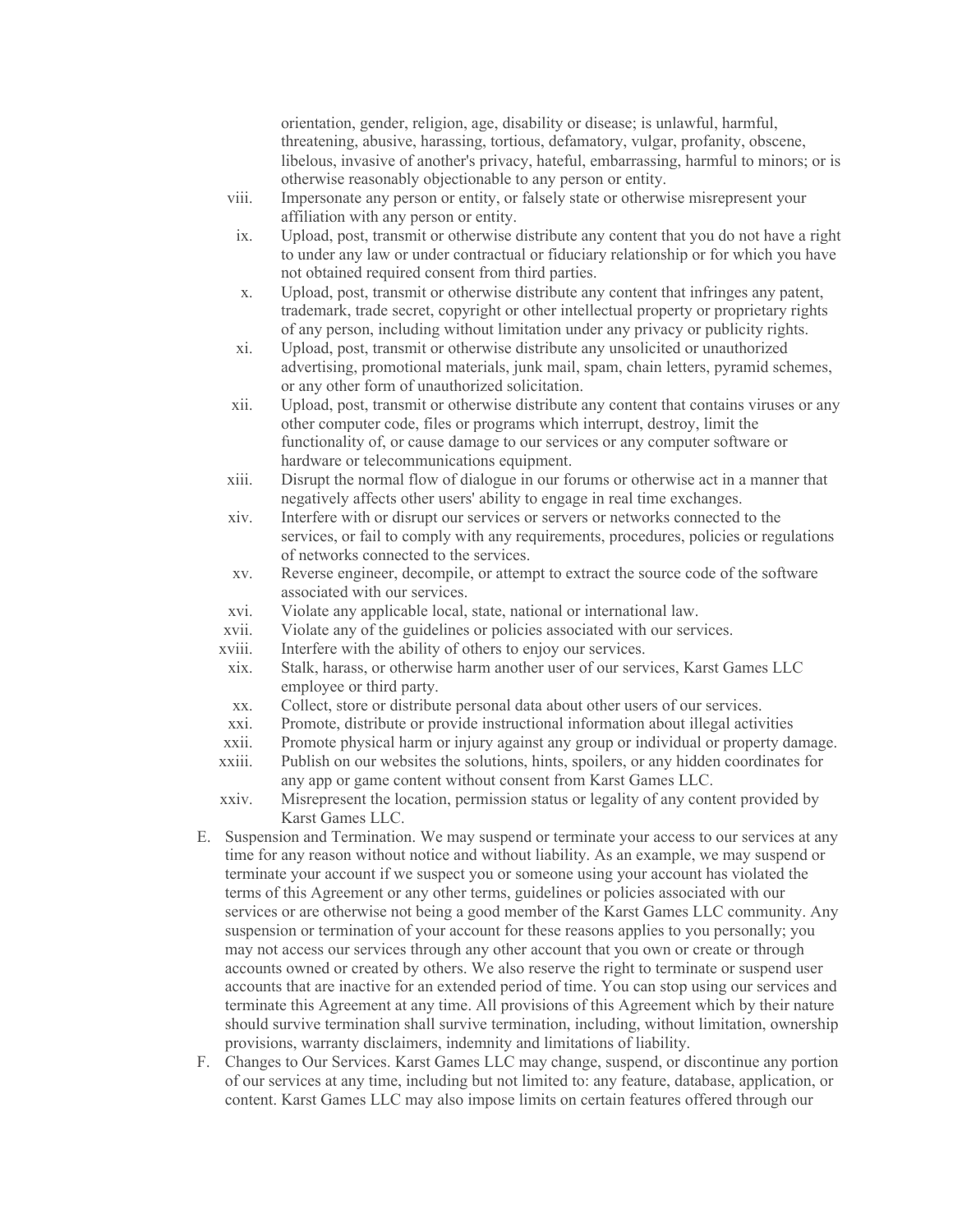services with or without notice. Our services include software that may update automatically on your device once a new version or feature is available. We are under no obligation to provide maintenance support or upgrades for any of our software except where required by applicable law.

- 3. Ownership
	- A. Karst Games LLC's Services. Our services are the property of Karst Games LLC or of its licensors and are protected by copyright, trademark, and other intellectual property laws. Using our services does not give you ownership of any intellectual property rights in our services or the content you access. Do not copy or download any of the content available through our services (except your own) unless we have expressly authorized you to do so. All rights not expressly granted in this Agreement are reserved by Karst Games LLC or by the respective owners of the intellectual property rights. Do not remove, obscure, or change any legal notices displayed in or along with our services.
	- B. Others' Content and Products. Our services display content that does not belong to Karst Games LLC. Except as part our services, you may not use third party content from our services unless you have our permission, obtain the permission of the content owner or are otherwise permitted by law. Content available through our services that does not belong to Karst Games LLC is the sole responsibility of the person or entity that has made it available. We do not review content available through our services, although we may remove or refuse to display content that we reasonably believe violates our policies or applicable law. Third parties may provide products for use with our services, such as software or widgets and our website may include third party products and links to third party sites. To the maximum extent permitted by applicable law, we do not assume any responsibility or liability for any such third party websites, widgets, software, products or content (or for removal or any failure or delay in removing such content).
	- C. Your Content. All content you submit through our services remains yours; this includes your scores, team names, and pictures, your comments and anything you post to our discussion forums. You and not Karst Games LLC are entirely responsible for all content that you upload, post or otherwise transmit via our services. You represent and warrant that you have all necessary rights and permissions required for all content you post and for the rights you grant to us below, and that your content does not violate this Agreement, other Karst Games LLC terms, policies or guidelines, the rights of any other party or applicable law.
	- D. The Rights You Grant Us to Your Content. By submitting content to our services, you grant Karst Games LLC a worldwide, non-exclusive, royalty-free, perpetual, irrevocable, and fully transferable and sublicensable right to use, reproduce, modify, adapt, publish, translate, create derivative works from, distribute, and display such content in any media now known or created in the future for any purpose. You agree that we have no obligation to monitor or protect your rights in any content that you may submit to us, but in the event that someone else takes content you have submitted through our services without either of our permission, you give us the right to request that they take the content off of their website or otherwise stop using it.
	- E. Claims of Copyright Infringement. Karst Games LLC respects the intellectual property rights of others, and asks that you and all users of our services do the same. If you believe your work has been published on our services in a way that constitutes copyright infringement, you must notify Karst Games LLC's copyright agent by providing the following information:
		- i. A description of the copyrighted work or other intellectual property that you claim has been infringed.
		- ii. Identification of the material that you claim is infringing and needs to be removed, including a description of where it is located on our websites or mobile applications.
		- iii. Your address, telephone number, and, if available, e-mail address, so that Karst Games LLC can contact you about your complaint.
		- iv. And a physical or electronically signed statement that the above information is accurate; that you have a good faith belief that the identified use of the material is not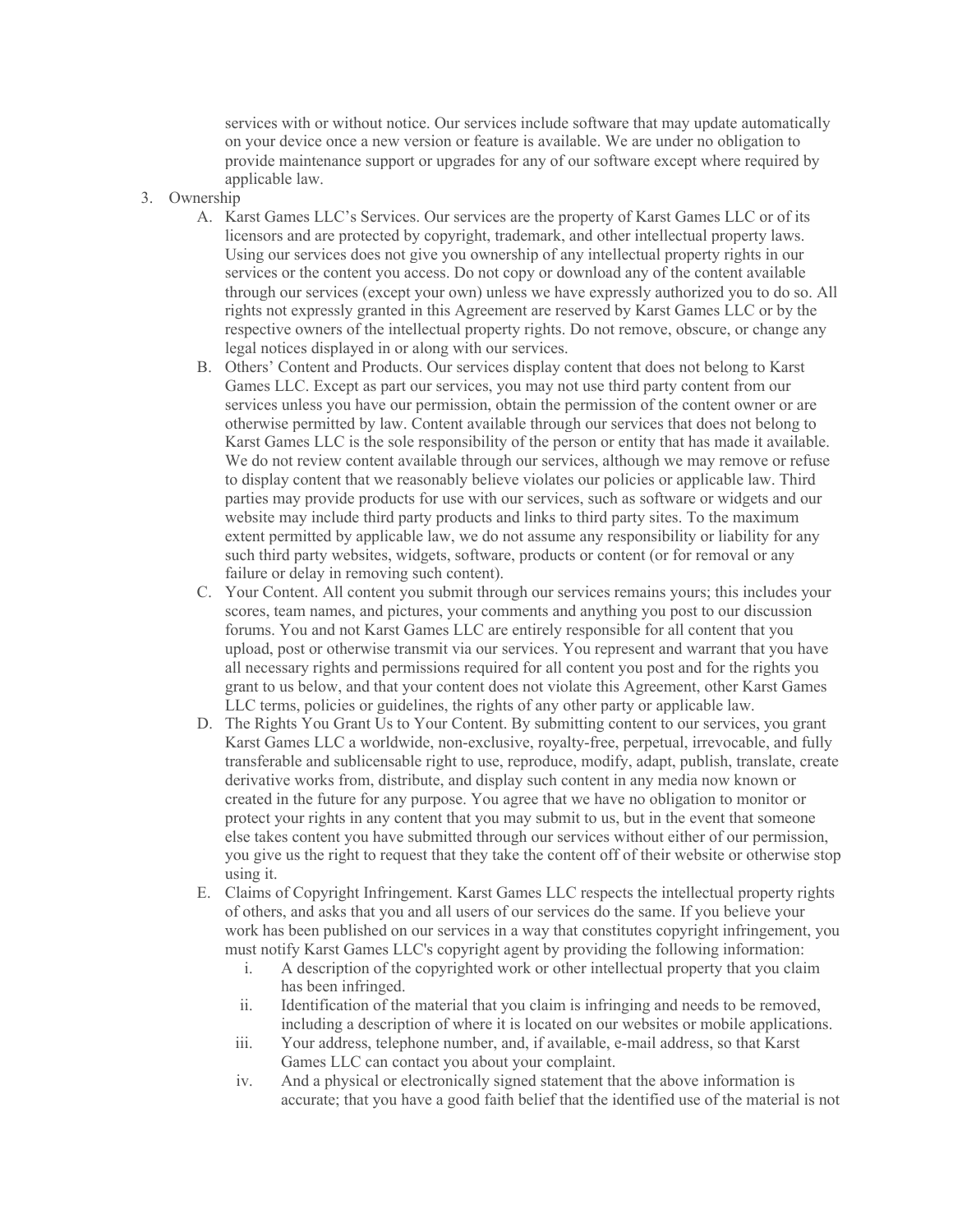authorized by the copyright owner, its agent, or the law; and, under penalty of perjury, that you are the copyright owner or are authorized to act on the copyright owner's behalf in this situation.

Karst Games LLC's copyright agent for claims of copyright or other intellectual property infringement can be reached as follows:

By Mail: Karst Games LLC 508 Crest Drive Jefferson City, MO 65109 Attn: Corporate Counsel

By E-Mail

By Phone Ph. 573.206.9633

4. No Warranties

OUR SERVICES ARE PROVIDED AS-IS AND AS-AVAILABLE AND YOU ASSUME THE ENTIRE RISK AS TO YOUR USE OF OUR SERVICES AND THE CONTENT AVAILABLE THROUGH OUR SERVICES. WE MAKE NO SPECIFIC PROMISES ABOUT OUR SERVICES OR CONTENT AVAILABLE THROUGH OUR SERVICES, INCLUDING WITH REGARD TO THEIR AVAILABILITY, RELIABILITY, FUNCTIONALITY, ACCURACY OR TRUTHFULNESS (WHETHER PROVIDED BY KARST GAMES LLC OR OTHERS), OR LACK OF VIRUSES OR ERRORS. TO THE FULLEST EXTENT PERMITTED BY APPLICABLE LAW, WE DISCLAIM ALL WARRANTIES, REPRESENTATIONS, TERMS OR CONDITIONS, EXPRESS OR IMPLIED, WHETHER BY STATUTE, COMMON LAW OR OTHERWISE, REGARDING OUR SERVICES AND THE CONTENT AVAILABLE THROUGH OUR SERVICES, INCLUDING BUT NOT LIMITED IMPLIED WARRANTIES OF MERCHANTABILITY, FITNESS FOR A PARTICULAR PURPOSE, WORKMANLIKE EFFORT, NON-INFRINGEMENT, AVAILABILITY AND LACK OF NEGLIGENCE.

5. Limitation of Damages

REGARDLESS OF THE FORM OR CAUSE OF ACTION OF THE ALLEGED BASIS OF THE CLAIM, TO THE FULLEST EXTENT PERMITTED BY LAW, KARST GAMES LLC WILL NOT BE LIABLE FOR ANY DIRECT, INDIRECT, INCIDENTAL, CONSEQUENTIAL, EXEMPLARY, PUNITIVE OR SPECIAL DAMAGES, LOST PROFITS, REVENUES OR DATA ARISING FROM THIS AGREEMENT OR YOUR USE OF OUR SERVICES EVEN IF THEY HAVE BEEN ADVISED OF THE POSSIBILITY OF SUCH DAMAGES AND EVEN IF THE REMEDIES OTHERWISE PROVIDED UNDER THIS AGREEMENT, AT LAW, OR IN EQUITY, FAIL OF THEIR ESSENTIAL PURPOSE. SHOULD A COURT OF COMPETENT JURISDICTION DETERMINE THAT THE LIMITATION ABOVE IS NOT LEGALLY VALID, TO THE EXTENT PERMITTED BY LAW, THE TOTAL LIABILITY OF KARST GAMES LLC AND COMMUNITY MEMBERS WHO SERVE AS REVIEWERS, TRANSLATORS AND FORUM MODERATORS/ADMINISTRATORS TO YOU FOR ANY CLAIM UNDER THIS AGREEMENT OR ARISING OUT OF OUR SERVICES, INCLUDING FOR IMPLIED WARRANTIES, IS LIMITED TO THREE TIMES THE AMOUNT YOU PAID US FOR OUR SERVICES OR THE AMOUNT OF DIRECT DAMAGES INCURRED BY YOU IN RELIANCE ON OUR SERVICES, WHICHEVER IS LESS. YOU AGREE THAT THIS IS YOUR SOLE AND EXCLUSIVE REMEDY